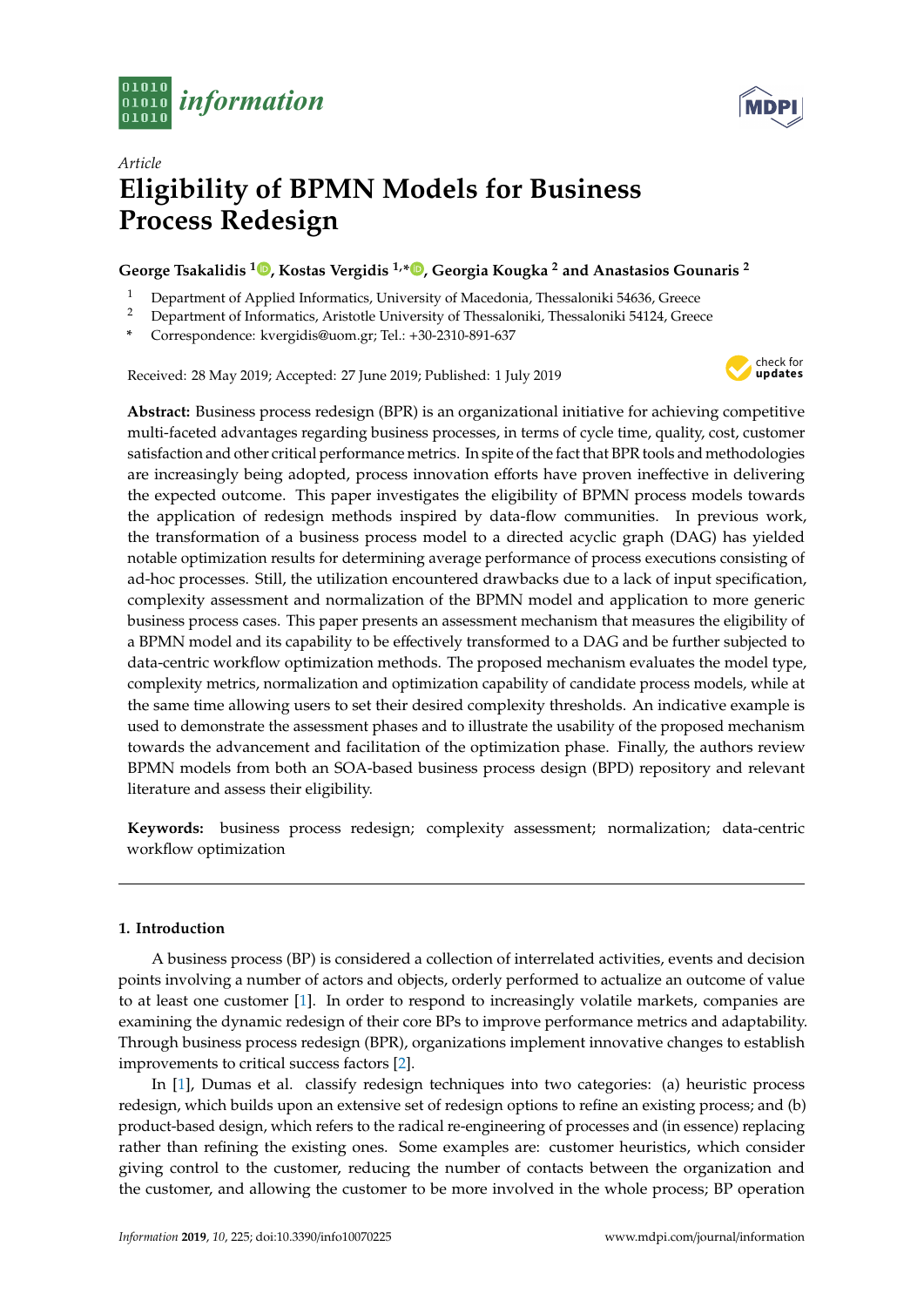heuristics, which may eliminate redundant activities, decide between case-based and batch work modes, provide alternative task implementations, and compose smaller activities rather than larger ones; and BP behavior heuristics, which regulate the logic within the BP through applying the practices of resequencing, parallelism, knockout, and exception. Another redesign classification scheme is presented in [\[3\]](#page-11-2), through a quantitative manner that exploits queue theory to emulate the behavior of facilities (either human or machine) that execute tasks. The problems covered include: (a) the exact task ordering (e.g., whether a strict or partial task execution ordering is chosen); (b) resource allocation (e.g., whether subsequent tasks can be allocated to the same facility or not); (c) whether a specific facility takes management decisions at runtime; and (d) task implementation and considering the possibility of processing a specific task in a specialized rather than a generic manner. Finally, La Rosa et al. [\[4\]](#page-11-3) introduced the notion of re-configurable processes where, at some point, different tokens in the same application may follow different paths. This notion encompasses modifications in ordering, task implementation and resource allocation, but no exact holistic technique is proposed.

In spite of the fact that a thorough analysis of a BP typically sparks various ideas and directions for redesign, it is often approached in a non-systematic way, and is largely considered to be a creative activity. In this sense, parts of the wide-ranging spectrum of potential redesign options could be omitted, as in the majority of creative techniques [\[1\]](#page-11-0). The latter enhances the need for narrowing the redesign perspective and specifying the particular aspects and capability of a method to yield better redesign options. For instance, a BP can be reformed to optimize metrics like resource utilization, maximal throughput and flow time, and thus heuristics like task resequencing, parallelism, and task composition have to be applied [\[5\]](#page-11-4). Given many such alternatives, there is no systematic way to evaluate these heuristics and the tradeoffs among them. In [\[6\]](#page-11-5), Kumar and Indradat describe a novel approach based on a formal model for optimizing the benefits or net effects of a redesign practice regarding a baseline design, and illustrate how it can be used to evaluate and compare alternative models in terms of both design and runtime. A limitation is that the user must identify all valid redesign strategies and manually include them in the model, which entails that more semantic information about the process model may be needed by the system. In [\[7\]](#page-11-6), a flexible framework is proposed for modeling, simulating and reengineering BPs in a cost-effective way. Due to the fact that, in most cases, there are more than one redesign option, these are evaluated against the anticipated benefits and strategic objectives of the organization. The optimal ones are manually selected and further analyzed to identify neglected problems in a procedure that comprises a BPR methodology. A novel approach presented in [\[8\]](#page-11-7) aims to provide automated performance optimization of the BP execution by transferring knowledge from the related field of data-centric workflows. This is achieved through a transformation process of an initial BPMN model to an equivalent annotated directed acyclic graph (DAG) and the optimization of the average performance of process executions. Data-flow optimization can lead to performance improvements, and more importantly, has the potential to lift the burden of manually fixing all implementation details from the data-flow designers (a key motivation for automated optimization solutions [\[9\]](#page-11-8)).

An important factor that is overlooked in the majority of such approaches is the lack of an evaluation mechanism for the BP models to be redesigned. In the majority of existing redesign approaches, there is no consideration of the model type, its complexity level, the overall redesign feasibility, or, most importantly, the applicability of particular redesign heuristic(s). One of the obstacles for evaluating BPs is their complexity [\[10\]](#page-11-9), and new methodologies are needed to handle this complexity, especially in terms of how to integrate process information into enterprise networks [\[11\]](#page-11-10). In this paper, the authors introduce an evaluation mechanism for BPMN models that is motivated by this research gap and the adversities encountered in previous work [\[8\]](#page-11-7). This is achieved through a set of criteria that emulates a decision support system and assesses essential model characteristics like complexity, redesign capability and normalization, to render a model eligible for further transformation and optimization. The proposed mechanism can also be potentially used for supporting the creation of reusable component BP models. In [\[12\]](#page-11-11), a set of activities, including the execution of a decomposition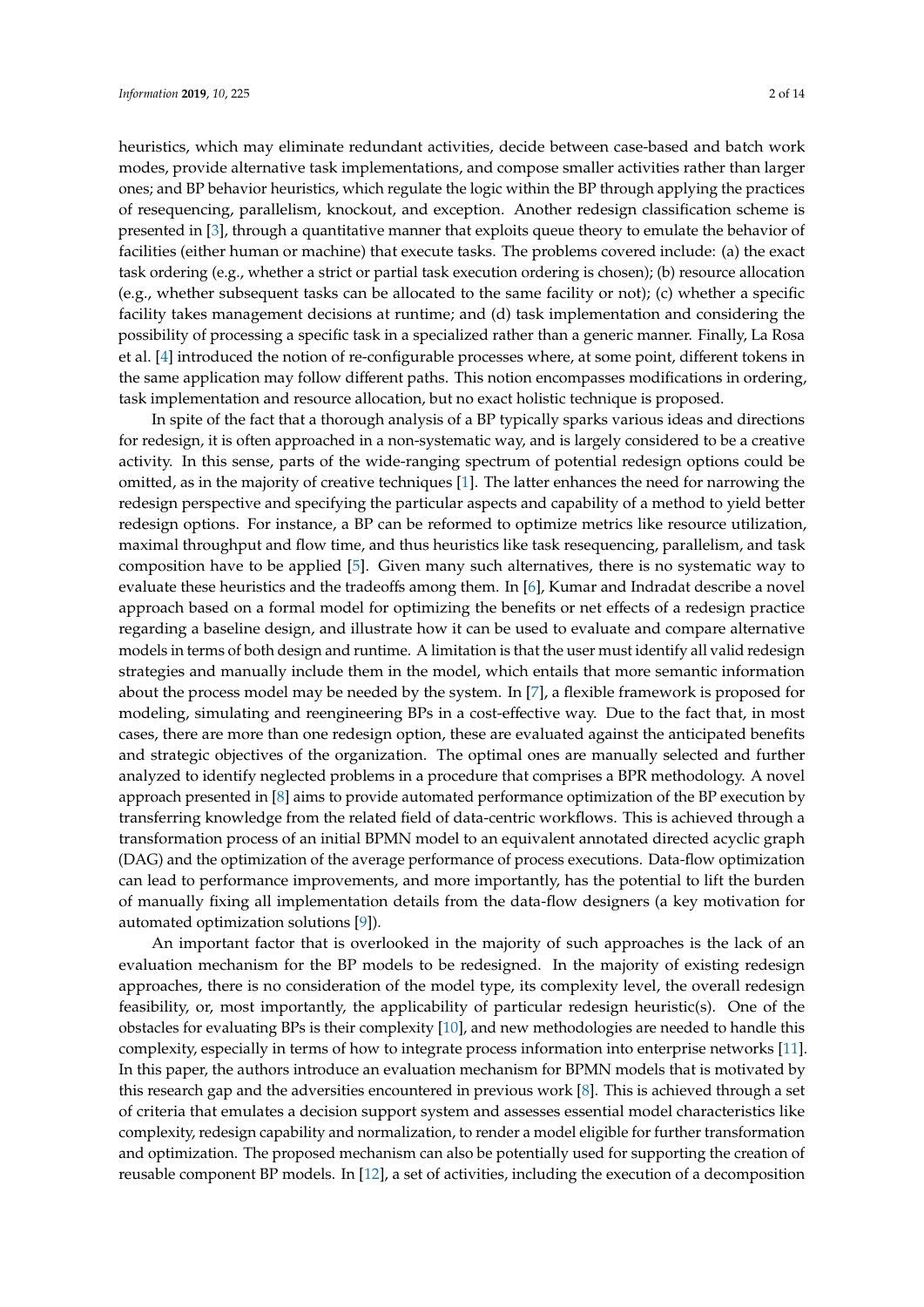algorithm, creates a component model repository that facilitates process redesign and improvement. The method uses complete BPMN diagrams as input, and the repository of reusable parts follows BP modeling guidelines to avoid typical anomalies, which is a common objective with the assessment mechanism put forward in this paper.

This paper is structured as follows: Section [2](#page-2-0) puts forward the concept of eligibility assessment for BPMN models by proposing a set of criteria, and showcases through a BPMN example how complexity assessment, normalization and transformation steps are designed towards optimization. Section [3](#page-8-0) reviews the eligibility of 20 BPMN input models extracted from the SOA-based business process database and relevant literature. Section [4](#page-10-0) discusses the paper findings and ideas for future work.

#### <span id="page-2-0"></span>**2. Eligibility Assessment of BPMN Models**

The diversity of BPMN constructs and semantics can produce a range of models varying in complexity and purpose that can be challenging to standardize for a formal optimization framework. Motivated by the research issues mentioned in the previous section, this paper proposes a set of eligibility criteria that formalize a BPMN model and facilitate the transformation and optimization process by providing reliable and consistent input. The proposed assessment mechanism focuses on a particular set of criteria:

- the input model type;
- the features of the model that allow optimization (i.e., resequencing capability);
- the structuredness of the model;
- the model complexity.

Based on the above criteria, the authors consider an eligible BPMN input model to be one that models a structured, private, non-executable BP with a resequencing capability. The "Boarding Procedure model" (Figure [1\)](#page-3-0) from the SOA-based business process database [\[13\]](#page-11-12) is selected as an indicative example to illustrate the assessment mechanism in detail. The main phases of the eligibility assessment (Figure [2\)](#page-4-0) follow.

#### *2.1. Model Type Check*

BPMN is designed to cover many types of modeling and allows the creation of end-to-end BPs. There are three model types within an end-to-end BPMN model, namely Processes (Orchestration), Choreographies and Collaborations [\[14\]](#page-11-13). The three basic types of Processes (Orchestration) are: (a) private non-executable (internal) BPs; (b) private executable (internal) BPs; and (c) public processes. A public process represents the interactions between a private BP and another process or participant. Only those activities that are used to communicate with other participant(s), plus the order of these activities, are included in the public process. All other "internal" activities of the private BP are not shown in the public process. Private BPs, also known as workflows or BPM processes, are internal to a specific organization and are divided into executable and non-executable processes. At this step, the input BPMN model is checked for whether it corresponds to a private non-executable BP. These models document process behavior at a modeler-defined level of detail, hence, information needed for execution, such as formal condition expressions, are typically not included. The example BPMN model (Figure [1\)](#page-3-0) is a private BP that illustrates a process internal to an airline company. Due to the fact that information needed for execution are not available, such as formal condition expressions, the BPMN model depicts a private non-executable BP. In future work, the authors intend to use private executable BPs aiming for BP automation through automated performance optimization.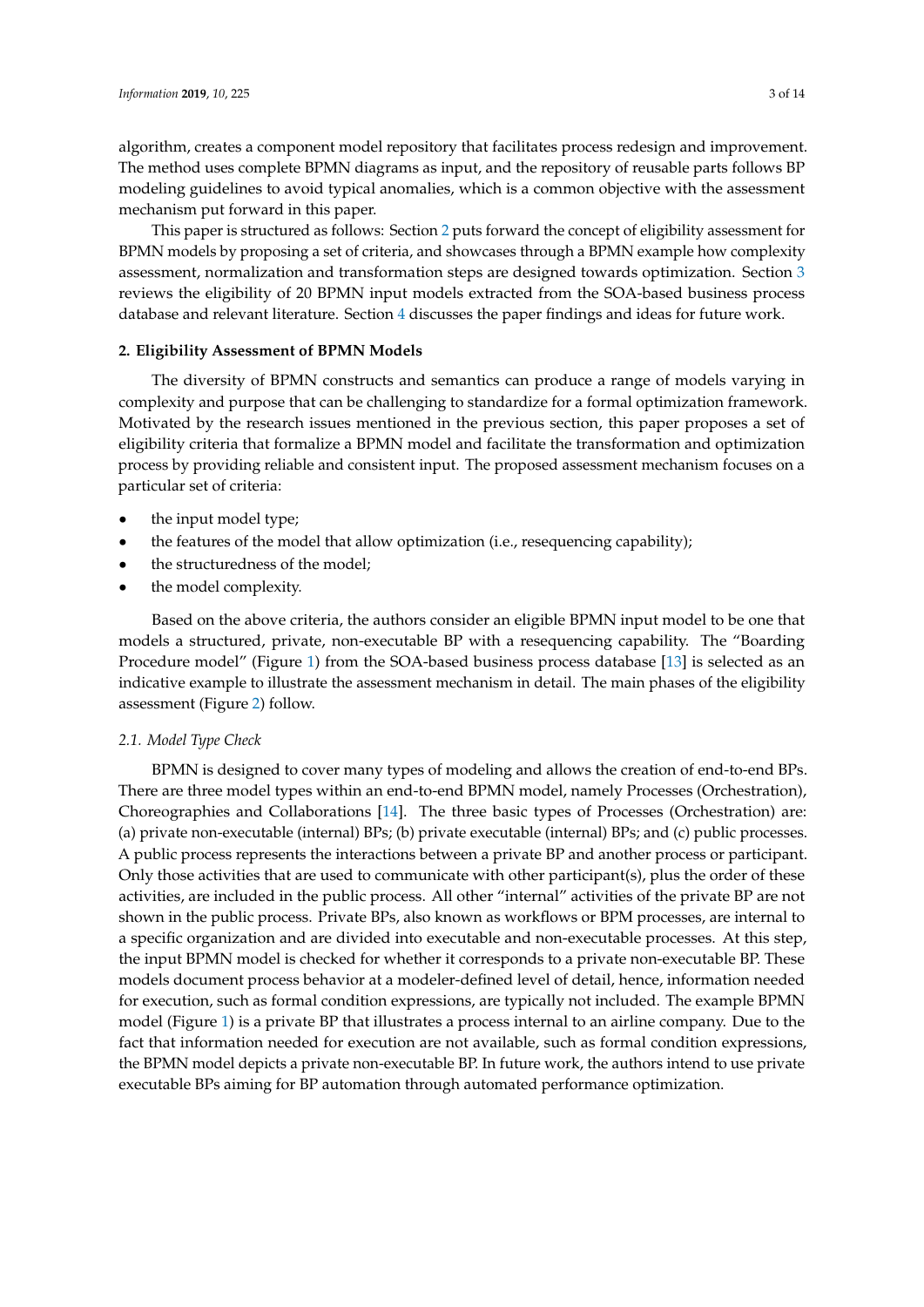<span id="page-3-0"></span>

**Figure 1.** Boarding procedure model. **Figure 1.** Boarding procedure model.

## *2.2. Resequencing Capability 2.2. Resequencing Capability*

It is essential to define the aim of each modeling transformation before determining the relevant It is essential to define the aim of each modeling transformation before determining the relevant BP model features. This paper paves the way for a transformation mechanism aiming to redesign the logic within the BP (i.e., the way it is executed). The BP behavior heuristic is a notion that deals with the execution order of activities and the way they are scheduled and assigned for execution [\[15\]](#page-11-14). This category is the most relevant to database-like optimization [8][, a](#page-11-7)nd includes resequencing, parallelism and knockout parts. According to Reijers and Mansar [[16\],](#page-12-0) the parallelism and knockout parallelism and knockout parts. According to Reijers and Mansar [16], the parallelism and knockout heuristic are specific forms of the resequencing heuristic due to compulsory allocation of tasks to heuristic are specific forms of the resequencing heuristic due to compulsory allocation of tasks to parallel branches and knockout parts in a growing order of effort and decreasing order of termination parallel branches and knockout parts in a growing order of effort and decreasing order of termination probability. A BP model should incorporate such features to be amenable to cost-based optimization probability. A BP model should incorporate such features to be amenable to cost-based optimization solutions, and their assessment signifies the redesign capability, which is an integral check for the solutions, and their assessment signifies the redesign capability, which is an integral check for the overall eligibility of the model. overall eligibility of the model.

In this paper, the authors focus on the resequencing heuristic. BPMN models lacking flexibility In this paper, the authors focus on the resequencing heuristic. BPMN models lacking flexibility in task ordering are ineligible for data-centric workflow optimization [8]. Resequencing covers the in task ordering are ineligible for data-centric workflow optimization [\[8\]](#page-11-7). Resequencing covers the not optimization that include the executive changing the execution of a changing the same times, which is optimization that involves changing the execution order of activities, while at the same time preserving the process semantics and correctness. This is performed in a cost-based manner rather than using ad-hoc heuristics. Due to the fact that there is no additional information or specification beyond the model depiction, the resequencing capability for the indicated example cannot be predetermined, and has to be either investigated or manually derived. In our case, the resequencing capability is speculative, as the investigation procedure is currently under development. Indicatively, it involves (a) listing the activities that can be resequenced; and (b) extracting dependency constraints that the resequencing should comply with in order to yield exactly the same output as before.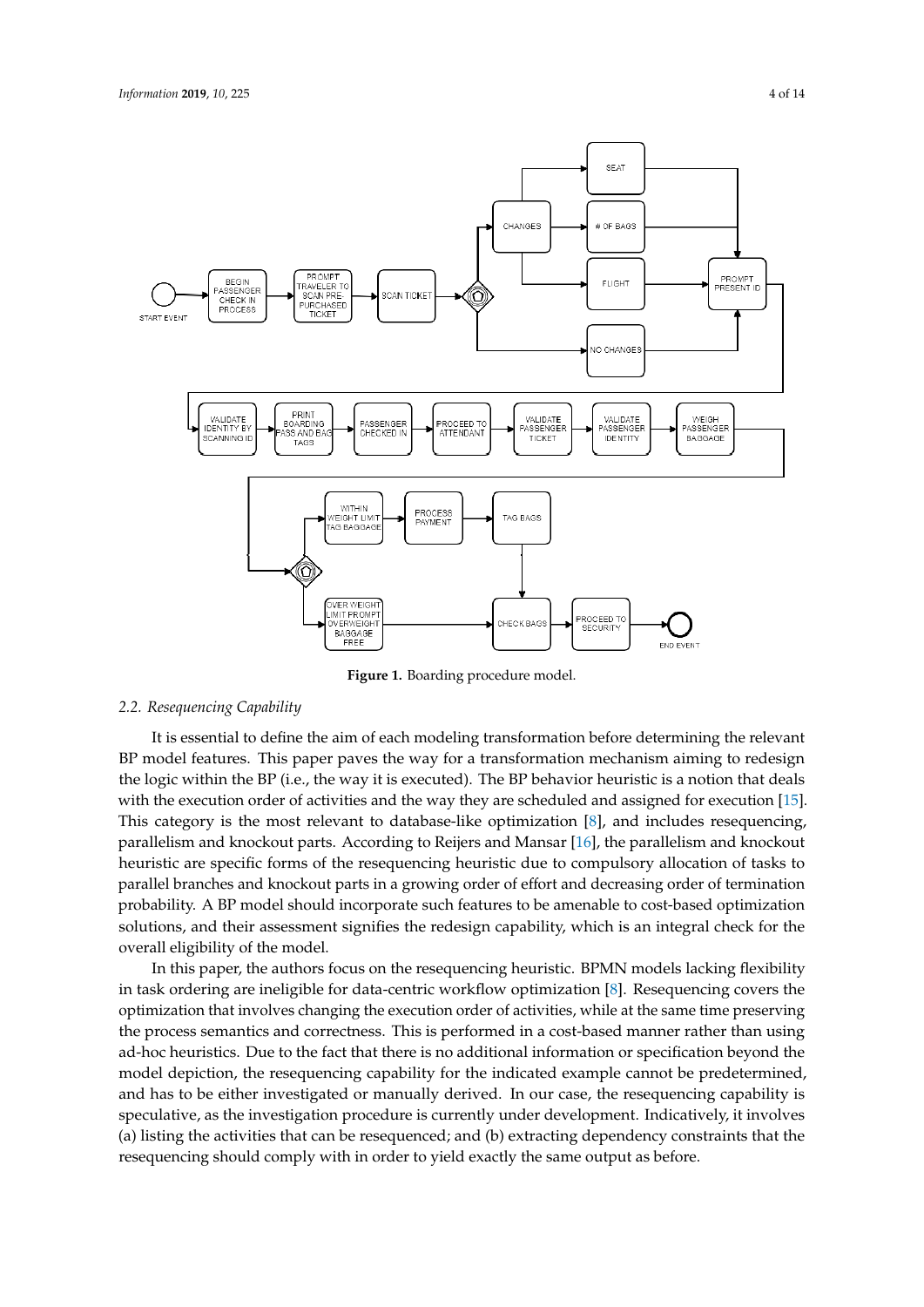<span id="page-4-0"></span>

**Figure 2.** Eligibility assessment of BPMN models as an integral part of optimization. **Figure 2.** Eligibility assessment of BPMN models as an integral part of optimization.

# *2.4. Normalization 2.3. Complexity Assessment*

Evaluating and ultimately reducing BPMN model complexity improves, among others aspects, the correctness, maintainability, and understandability of BP models [\[17\]](#page-12-1). This fact has motivated researchers to propose various metrics in the area of BP measurement. Most of the initiatives are adaptations from the software engineering field, and many of them lack empirical validation [\[18\]](#page-12-2). A BPMN model complexity cannot be directly determined by only one type of metric [\[19\]](#page-12-3). Cardoso [\[20\]](#page-12-4) identifies four main complexity perspectives: activity complexity, control-flow complexity, data-flow complexity, and resource complexity. In the current study, the authors have focused on complexity perspectives that affect the control flow of a BP and the number of control-flow elements, so that the input model can be disassembled to the control-flow layer, transformed, and further optimized. in a process (NOAJS) that are inspired by the lines-of-code (LOC) metric [\[21\]](#page-12-5); and (c) a control-flow complexity (CFC) metric [\[22\]](#page-12-6) that calculates the complexity of XOR-split, OR-split, and AND-split The selected metrics are: (a) number of activities (NOA); (b) number of activities, joins, and splits constructs, and is inspired by McCabe's cyclomatic [\[23\]](#page-12-7). CFC analysis is useful in evaluating the difficulty of producing a BPMN process design before implementation, and by incorporating it in the process development cycle there is a considerable effect on the design phase, leading to increasingly optimized processes [\[24\]](#page-12-8).

It should be noted that according to Cardoso [\[25\]](#page-12-9), the CFC metric should not be used in isolation to effectively evaluate the overall complexity of a BP, because it only analyzes a process from the control-flow point of view. Similarly, the NOA and NOAJS metrics are useful and straightforward to calculate, but should accompany other complexity metrics (i.e., control flow in this paper). In the remainder of this work, we will assume that the mechanism filters out all complex processes;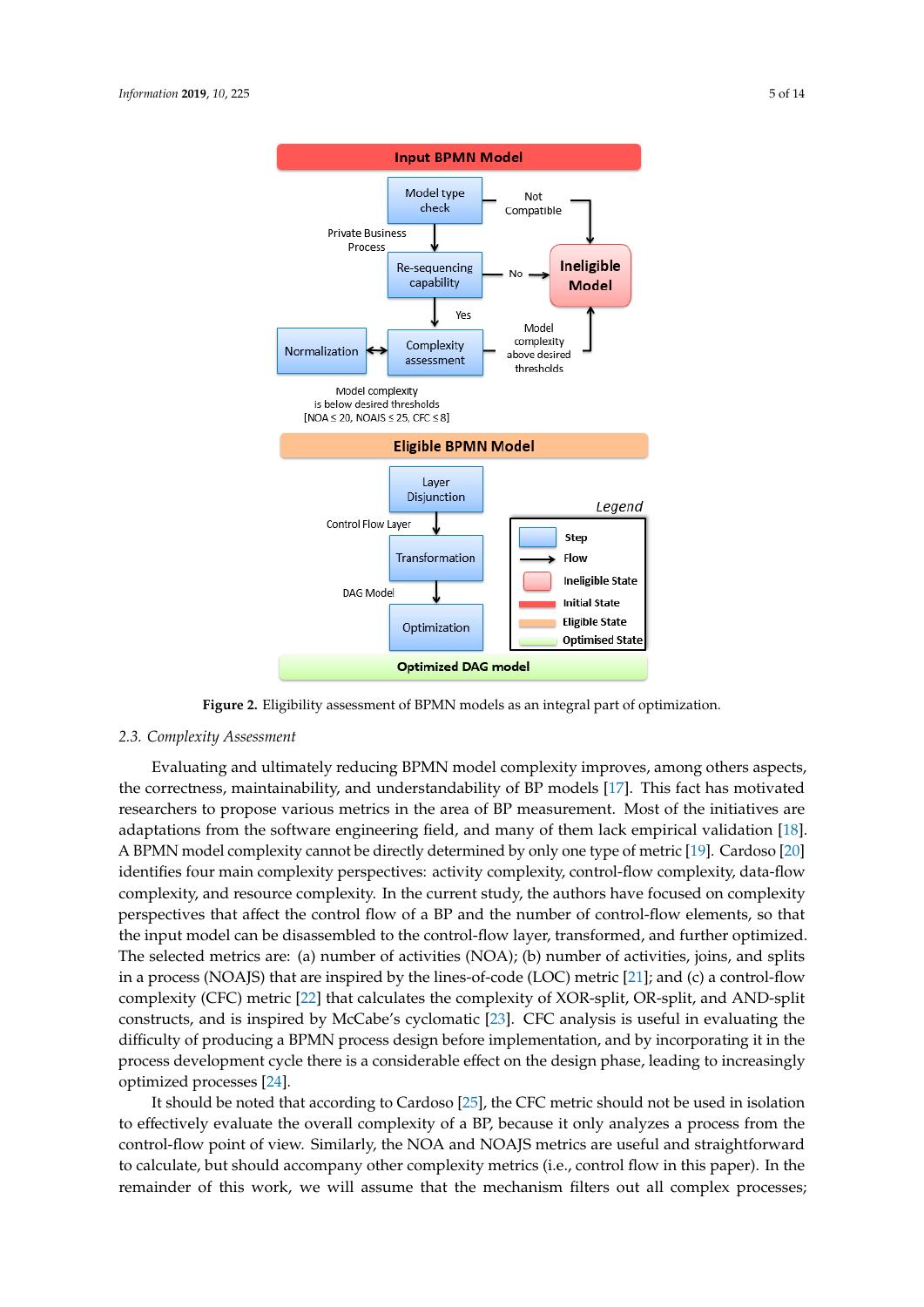more specifically, after the complexity assessment phase, it keeps models with  $NOA \le 20$  and  $NOAJ$ S  $≤$  25 CFC  $≤$  8, as it is at an early stage of development and experimentation. For establishing the complexity metric thresholds, the authors took into consideration the thresholds introduced in [\[26\]](#page-12-10) for the evaluation of BP model modifiability. In this work, Yahya et al. define as moderate linguistic interpretation the thresholds  $12 < NOA \le 26$ ,  $17 < NOA \le 33$  and  $3 < CFC \le 9$ . As most of the BP examples used in relevant literature fall within these boundaries, the authors selected a set of values that allow for a balance between eligible/ineligible BP models. This set is customizable and is aimed at progressively exposing the assessment mechanism of more complex BPMN models. Complexity assessment is interrelated with normalization, as shown in Figure [2,](#page-4-0) because the complexity of the initial model will most likely decrease after subjecting it to normalization. Yet, in many cases, and especially for the NOAJS metric, this does not betide, due to the fact that increasing structuredness by adding join constructs results in an increased value of NOAJS. The complexity metrics are calculated for the BPMN example. The NOA metric measures the number of activities (in this case tasks) and NOAJS the number of all activities, joins and splits of the process—in this case  $NOA (P) = 22$  and  $NOA \cdot S$ (P) = 24. The CFC metric evaluates the complexity of the XOR-split, OR-split, and AND-split constructs. The event-based gateways of the BPMN model are considered XOR gateways for measuring their complexity. The CFCXOR−split, CFCOR−split, and CFCAND<sup>−</sup> split functions are calculated as follows:

 $CFC<sub>XOR–split</sub>$  (1) = fan-out =>  $CFC<sub>XOR-split</sub>$  (1) = 2 (event-based gateway for tracking changes)  $CFC<sub>XOR-split</sub>$  (2) = fan-out =>  $CFC<sub>XOR-split</sub>$  (2) = 2 (event-based gateway for weight limit)  $CFC<sub>OR-split</sub> = 0$  $CFC<sub>AND-split</sub> = 0$ 

The absolute control-flow complexity of the boarding procedure model is:

$$
CFC_{abs}(P) = \left(\sum_{i \in (XOR-splits\ of\ P)} CFC_{XOR-spliti} \right) + \left(\sum_{j \in (OR-splits\ of\ P)} CFC_{OR-splitj} \right) + \left(\sum_{k \in (AND-splits\ of\ P)} CFC_{AND-splitk} \right) = > CFC_{abs}(P) = (2+2) + 0 + 0
$$
  
= > CFC<sub>abs</sub>(P) = 4

The boarding procedure initially had a complexity metric that exceeded the threshold set (NOA = 22). After normalization, the model is harmonized with the complexity requirements and is eligible for the next steps (transformation and optimization).

#### *2.4. Normalization*

Despite the fact that there are approaches that either provide guidelines on how to use the notation [\[26–](#page-12-10)[28\]](#page-12-11) or the background to analyze the modeling process itself [\[29](#page-12-12)[,30\]](#page-12-13), the majority of BPMN models do not adhere to these principles. The same semantics can be represented using various but behaviorally equivalent BPMN model structures. According to Yahya et al. [\[26\]](#page-12-10), model quality improvement can be achieved through modeling guidelines, refactoring techniques, and transformation rules. To provide more-structured BP models, the authors considered established modeling recommendations [\[27,](#page-12-14)[28\]](#page-12-11), and employed the repository of equivalence patterns in BPMN models [\[31\]](#page-12-15). The modeling guidelines that the authors combined for the normalization step are listed as follows:

- use as few elements in the model as possible;
- minimize the routing paths per element;
- use one start and one end event;
- retain the model as structured as possible;
- avoid OR routing elements;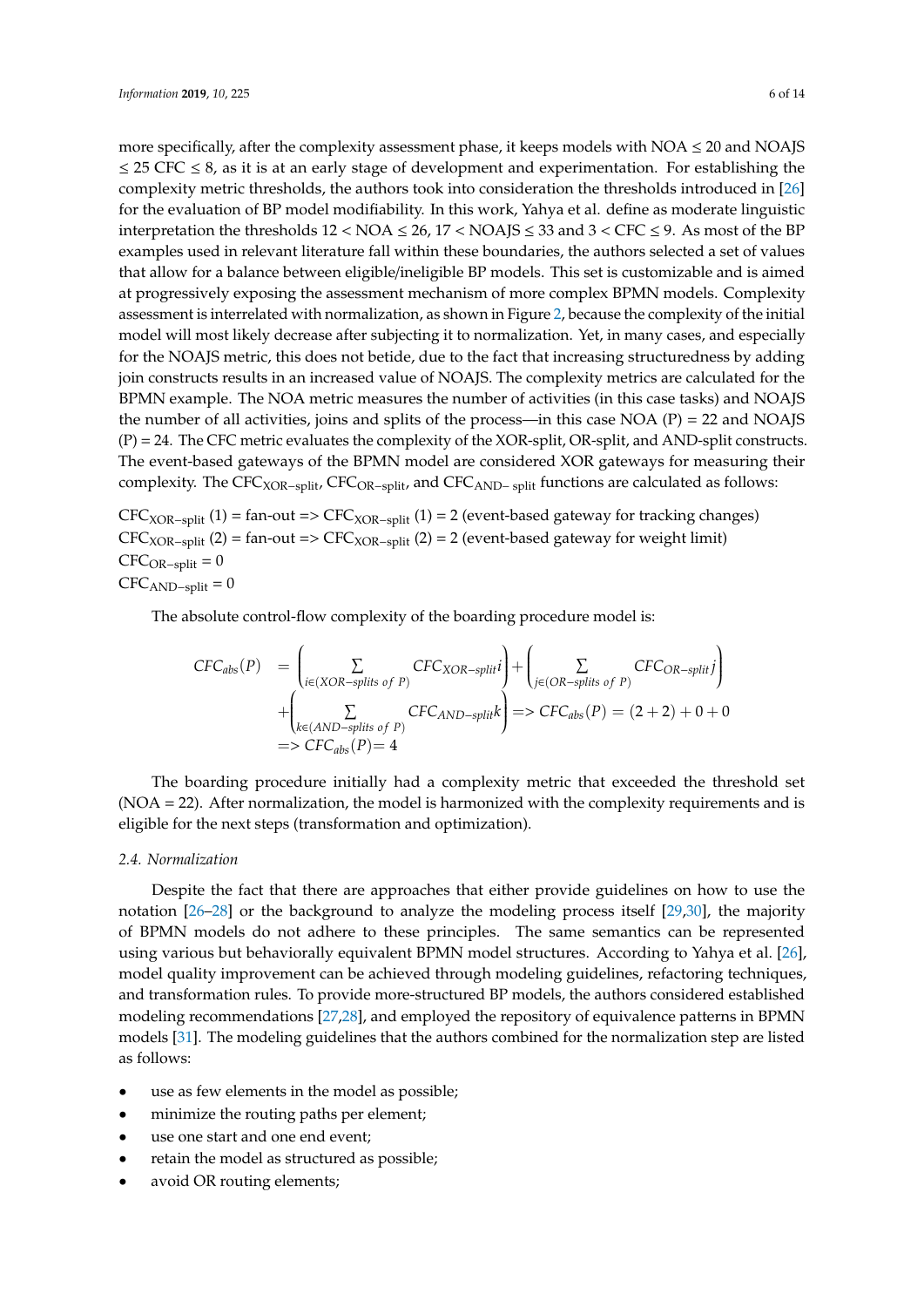- use verb-object activity labels;
- decompose a model with more than 50 elements;
- avoid implicit splits and joins;
- provide tool support for proper model decomposition;
- omit the throwing message event;
- establish a centrally maintained glossary;
- provide tool support for linguistic checks during the modeling process.

Since the ultimate aim of the proposed approach is automated BP optimization, the authors intend to normalize BPMN models through a tool. Previous research on structuring and/or improving process models has been consolidated in tools like BPStruct [\[32\]](#page-12-16), AProMoRe [\[33\]](#page-12-17) and BP-Quality [\[26\]](#page-12-10). BPStruct seeks to structure a model to the maximum possible extent, and the resulting model is then said to be maximally structured. In future work, the authors intend to automate this step using BPStruct.

The aim is to improve the structure of BPMN models, reduce their complexity and facilitate the transformation phase. After the normalization step, the model complexity is re-evaluated based on NOA, NOAJS and CFC metrics to establish whether the input model complexity is within the desired thresholds. The eligibility assessment is complete and the input BPMN model is either deemed ineligible, or it meets all the eligibility criteria and advances to the following steps with the ultimate goal of optimization. For the particular example, the authors followed guidelines such as "model as structured as possible", "avoid implicit splits and joins", and "use as few elements in the model as possible", resulting in a more structured model (Figure [3\)](#page-7-0). The guideline "avoid OR routing elements" could not be followed, as replacing the OR gateway with the behaviorally equivalent model structures (combining AND–XOR gateways) would result in a considerable increase of the CFC metric. Each complexity metric column features two values, one calculated prior and one after normalization (in the case it occurred). The updated values of the selected complexity metrics are:

#### $NOA (PN) = 19$ ,  $NOA (PN) = 25$

 $CFC<sub>XOR-split</sub>$  (1) = fan-out =>  $CFC<sub>XOR-split</sub>$  (1) = 2 (XOR gateway for tracking changes)  $CFC<sub>XOR-split</sub>$  (2) = fan-out =>  $CFC<sub>XOR-split</sub>$  (2) = 2 (XOR gateway for weight limit)  $CFC<sub>OR-split</sub> = 2<sup>3-1</sup>$  =>  $CFC<sub>OR-split</sub>$  = 4 (OR gateway for specifying changes)  $CFC<sub>AND-split</sub> = 0$ 

$$
CFC_{abs}(P_N) = \left(\sum_{i \in (XOR-splits\ of\ P)} CFC_{XOR-spliti} \right) + \left(\sum_{j \in (OR-splits\ of\ P)} CFC_{OR-spliti} \right) + \left(\sum_{k \in (AND-splits\ of\ P)} CFC_{AND-splitk} \right) = > CFC_{abs}(P_N) = (2+2) + 2^{3-1} + 0
$$
  
= > CFC\_{abs}(P\_N) = 8

It is important to mention the increase of the NOAJS metric after the normalization step, due to the insertion of join constructs for improving the degree of structuredness. According to Dumas et al. [\[32\]](#page-12-16), a well-known property of process models is that of block-structuredness, meaning that for every node with multiple outgoing arcs (a split) there is a corresponding node with multiple incoming arcs (a join) such that the subgraph between the split and the join forms a single-entry/single-exit (SESE) region. Inversely, by decreasing the NOAJS metric of a model, it is not necessarily converted to a more comprehensible and modifiable model if this is achieved by eliminating join constructs. The increase of the CFC metric is attributed to an implicit gateway in the initial model that was converted to an OR gateway.

The following steps 5, 6, and 7 are out of the scope of this paper; the authors chose to include them here to better demonstrate the end-to-end approach that is under development.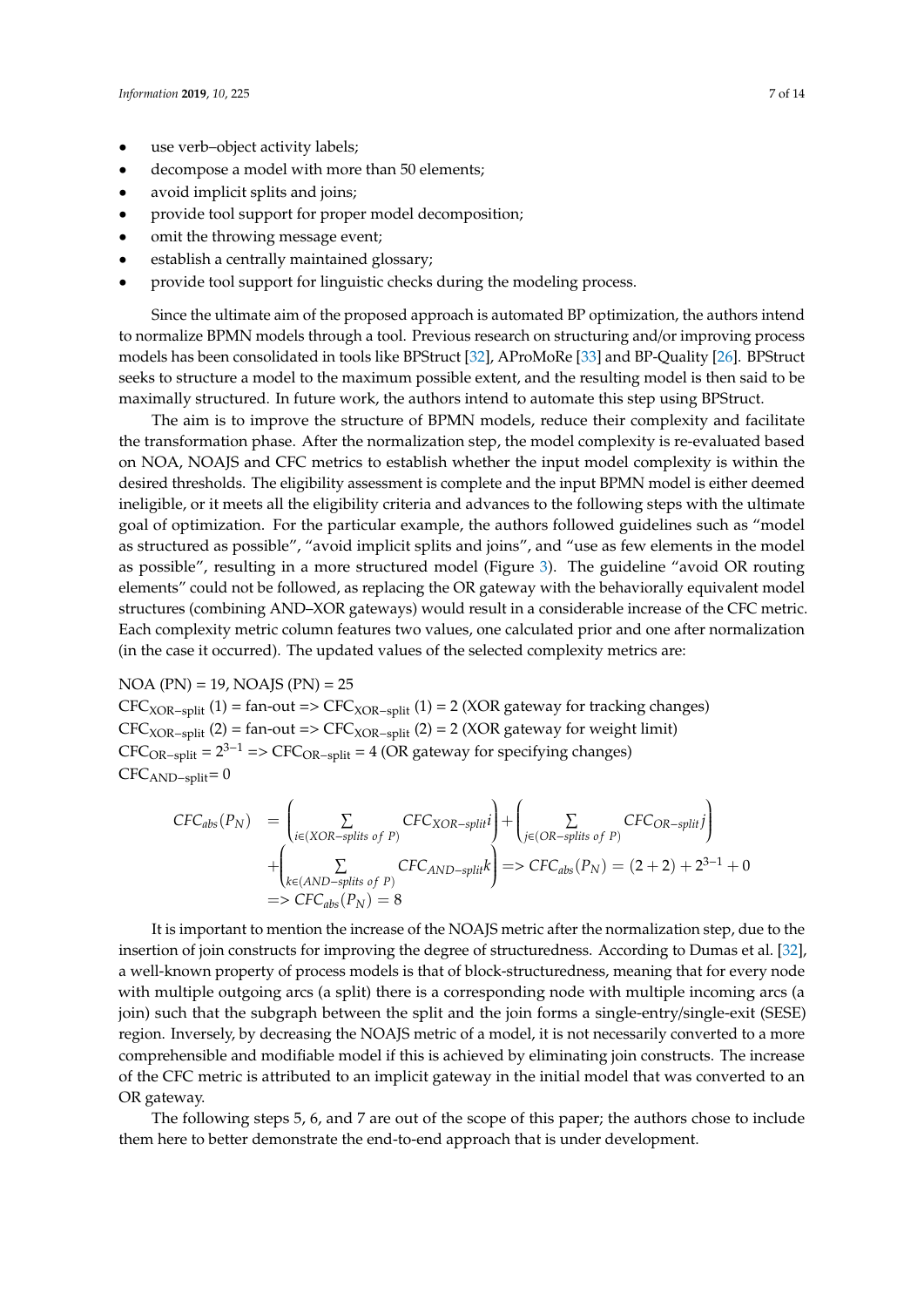<span id="page-7-0"></span>

**Figure 3.** Boarding procedure model after normalization. **Figure 3.** Boarding procedure model after normalization.

#### $T$  following steps 5, and 7 are out of the scope of the scope of the scope of this paper; the authors chose to include the authors chose to include the authors chose to include the authors chose to include the authors ch *2.5. Layer Disjunction*

A BPMN model is assembled of elements belonging to the five fundamental categories (flow objects, allocated to five layers (i.e., control-flow, data, readability, organizing and execution layers). The optimization framework aims to optimize: (i) the execution performance, and (ii) the functional aspects that are represented through flow objects and a subset of connecting objects (i.e., sequence and message flows). As a result, the transformation process will focus on the control-flow layer of the model serving  $\blacksquare$ connecting objects, data, swimlanes and artifacts). Depending on their usability, these are subsequently as input.

#### sequence and message flows). As a result, the transformation process will focus on the control-flow *2.6. Transformation*

The transformation phase will match different aspects of BPs and data-intensive workflows by *2.6. Transformation*  creating a paradigm that associates a BP model with a data-flow execution plan. To accomplish this, normal and dummy tasks with appropriately set statistical metadata will enable modeling the token flow in BPs and pave the way for performance optimization. The principal assumption is that the operational behavior of a BP modeled in a BPMN diagram can be emulated by an equivalent data-flow<br>operational behavior of a BP modeled in a BPMN diagram can be emulated by an equivalent data-flow  $\frac{1}{1}$  and dumminum tasks with a propriately set statistical metadata will enable modeling the token  $\frac{1}{1}$ model, despite the fact that they stand for different entities. Following the prior disjoining procedure,<br>with the contract that they stand for different entities. Following the prior disjoining procedure, this step will consist of the BPMN-to-DAG transformation process and its subprocesses which are currently under development. Each BPMN element will be transformed in accordance to the proposed symbol mapping [\[8\]](#page-11-7). It is important to clarify that this transformation paradigm also supports process models with loops (e.g., when gateways are accompanied by cycles). In these cases, the combination of the proposed symbol mapping in [\[8\]](#page-11-7) regarding loops and gateways renders the graph acyclic. the notion of artificial tasks termed as dummy tasks is introduced in [\[8\]](#page-11-7). Overall, the combination of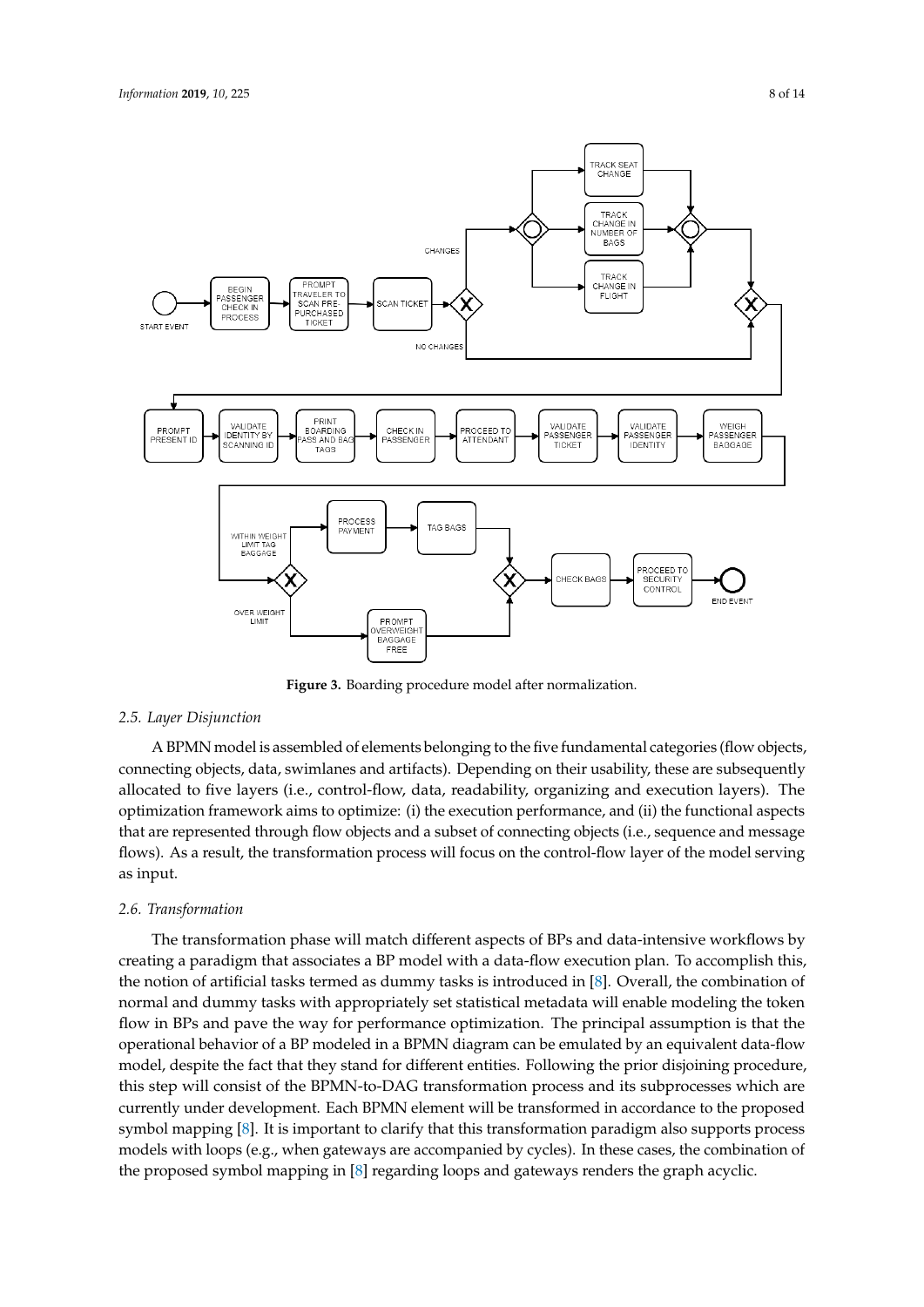#### *2.7. Optimization*

The last step takes the initial DAG and the set of statistical and dependency metadata and produces an optimal execution plan. The explicit optimization metric used is the sum of the average execution times of each task that correspond to the product of the task cost and selectivity values of the preceding tasks. In an aggregate manner, this sum defines the average running (cycle) time of the process.

#### <span id="page-8-0"></span>**3. Examples of Assessing BPMN Input Models**

The eligibility mechanism is further evaluated for cases extracted from the SOA-based business process database [\[13\]](#page-11-12).

The SOA-based business process database contains BPs of organizations operating in different sectors modeled using BPMN. The aim is to showcase the eligibility criteria that an input model must satisfy and also demonstrate the range of ineligible cases that can occur. The evaluation intends to manifest the positive effects of normalization through the selected complexity metrics. The authors selected 10 indicative process models that cover a wide range of scenarios and evaluated them with the proposed mechanism, as shown in Table [1.](#page-8-1) Each line denotes the selected business process example, while columns present the necessary information for their designation and eligibility assessment. For each example, the authors recorded the descriptive label of the process, model type, resequencing capability and calculated complexity metrics. These result in the overall model eligibility column (eligible/ineligible) and a column for tracking the unmet criteria for the ineligible cases. The complexity metrics are calculated once in structured models and twice in unstructured ones (two entries separated by virgule), to better demonstrate the effects of normalization. Due to the fact that there is no additional information or specification beyond the models' depictions and the resequencing capability is not explicitly mentioned, the latter is manually derived.

<span id="page-8-1"></span>

| No.            | <b>Business Process</b>                 | <b>Model Type</b>  | Resequencing | <b>NOA</b> | <b>NOAIS</b> | <b>CFC</b> | Eligibility | Criteria That Are Not Satisfied                                         |
|----------------|-----------------------------------------|--------------------|--------------|------------|--------------|------------|-------------|-------------------------------------------------------------------------|
| $\mathbf{1}$   | Online Purchase<br>(No. 139)            | Public<br>Process  | Not Explicit | $9/-$      | $12/-$       | $8/-$      | Ineligible  | Incorrect model type<br>$\bullet$<br>Complexity above<br>set thresholds |
| $\overline{2}$ | <b>VIP Customer</b><br>Problem (No. 62) | Public<br>Process  | Not Explicit | $12/-$     | $17/-$       | $8/-$      | Ineligible  | Incorrect model type<br>Complexity above<br>set thresholds              |
| 3              | Product<br>Marketing Plan<br>(No. 135)  | Private<br>Process | Not Explicit | $37/-$     | $47/-$       | $7/-$      | Ineligible  | Complexity above<br>set thresholds                                      |
| $\overline{4}$ | Employee<br>Recruitment<br>(No. 197)    | Private<br>Process | Not Explicit | $25/-$     | $37/-$       | $15/-$     | Ineligible  | Complexity above<br>set thresholds                                      |
| 5              | IT Help Desk<br>(No. 195)               | Private<br>Process | Not Explicit | $17/-$     | $22/-$       | $9/-$      | Ineligible  | Complexity above<br>set thresholds                                      |
| 6              | Hardware Retail<br>(No. 17)             | Private<br>Process | Not Explicit | $8/-$      | $14/-$       | $5/-$      | Eligible    |                                                                         |
| $\overline{7}$ | Charity (No. 53)                        | Private<br>Process | Not Explicit | $6/-$      | $9/-$        | $4/-$      | Eligible    |                                                                         |
| 8              | <b>Account Opening</b><br>(No. 122)     | Private<br>Process | Not Explicit | $9/-$      | $13/-$       | $4/-$      | Eligible    |                                                                         |
| 9              | Customized PC<br>Purchase (No. 196)     | Private<br>Process | Not Explicit | $10/-$     | $11/-$       | $2/-$      | Eligible    |                                                                         |
| 10             | Boarding<br>Procedure<br>(No. 198)      | Private<br>Process | Not Explicit | 22/19      | 24/25        | 4/8        | Eligible    |                                                                         |

**Table 1.** BPMN examples from the SOA-based business process database [\[13\]](#page-11-12).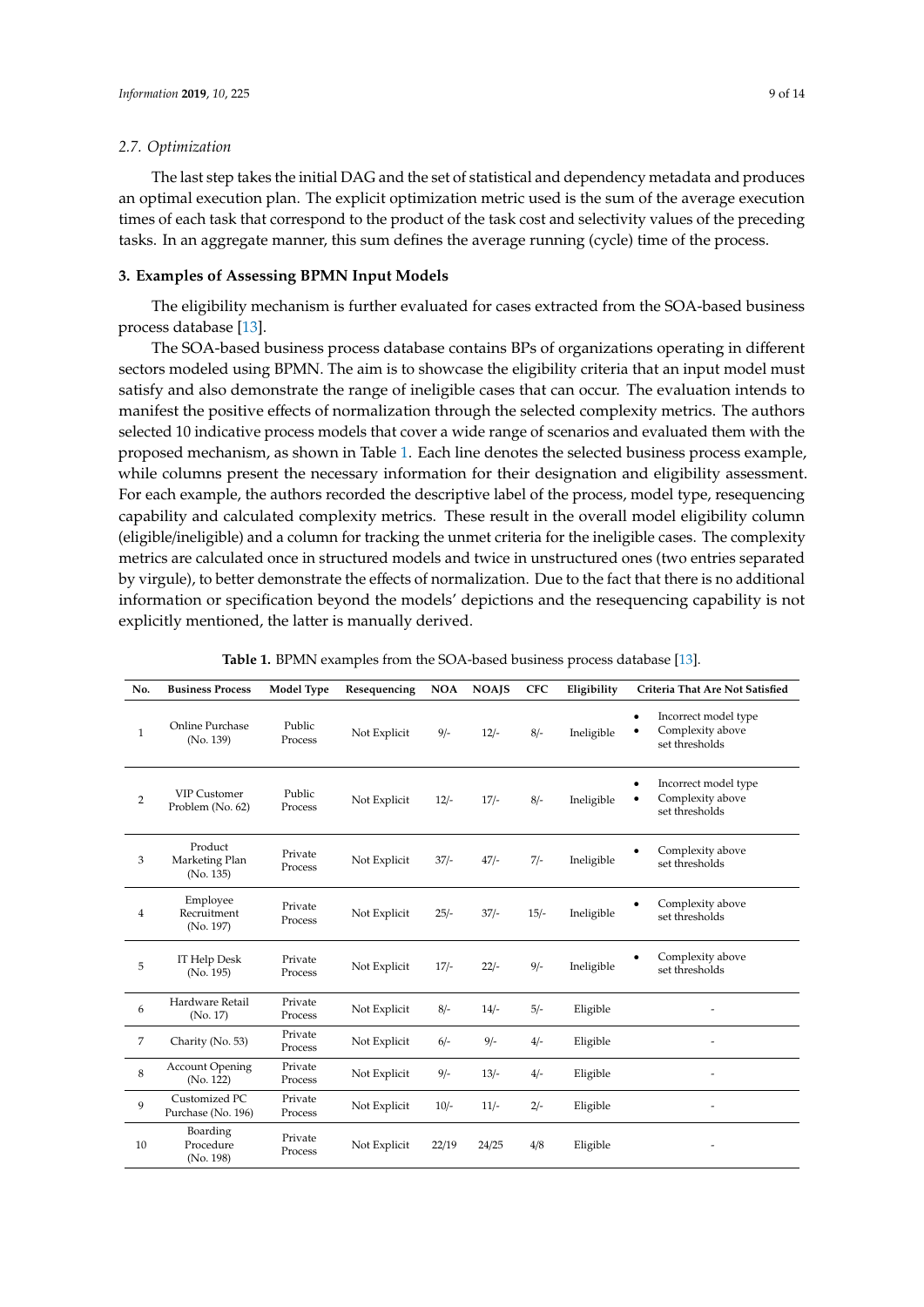The first two examples depict two public processes that, according to the first criterion, are not of a compatible model type. The next three BPMN models are of compatible model types (private non-executable process) but exceed the complexity metric thresholds. In particular, the "Product Marketing Plan" model consists of an increasing number of activities, joins and splits (NOA = 37, NOAJS = 47) with acceptable control-flow complexity (CFC = 7). The "Employee Recruitment" model depicts a model with high values of all measured complexity metrics (i.e., NOA = 25, NOAJS = 37,  $CFC = 15$ ). The "IT Help Desk" model is also rejected, due to a control-flow metric ( $CFC = 9$ ) higher than the set threshold. The remaining five examples are private processes with complexity metrics within the acceptable limits, and are characterized as eligible. The "Hardware Retail", "Charity", "Account Opening", "Customized PC Purchase", and "Boarding Procedure" models have low complexity values, which demonstrates their relatively simple structures and limited sizes. Four out of five eligible models (except for "Boarding Procedure") do not need normalization, as they adhere to the modeling guidelines of the normalization step and also feature the block-structuredness property (i.e., every subgraph between the split and the join forms a single-entry/single-exit (SESE) region [\[32\]](#page-12-16)).

The eligibility mechanism is also evaluated using BPMN models located in relevant research papers, as shown in Table [2.](#page-9-0) A major difference with the SOA repository is that the resequencing criterion is explicitly stated in the selected models based on their attributes. In cases where the capability is not explicitly stated in the corresponding paper, the authors assume that there is no flexibility in task ordering and the model is considered ineligible. The first model depicts a "Healthcare Scenario" [\[34\]](#page-12-18) public process that it is not the desired input model type. The following two examples ("Loan Application" [\[35\]](#page-12-19) and "Maintenance" [\[36\]](#page-12-20)) do not mention resequencing as an explicit capability, a fact that classifies them as ineligible despite their complexity metrics being within limits. The "Evaluate Quote Process" [\[37\]](#page-13-0) and "Medical Assessment/Treatment" [\[38\]](#page-13-1) models are rejected due to a control-flow complexity ( $CFC = 9$ ) higher than the set threshold.

<span id="page-9-0"></span>

| No.            | <b>Business Process</b>                                   | <b>Model Type</b>  | Resequencing    | <b>NOA</b> | <b>NOAJS</b> | <b>CFC</b> | Eligibility | Criteria That Are Not Satisfied                                |
|----------------|-----------------------------------------------------------|--------------------|-----------------|------------|--------------|------------|-------------|----------------------------------------------------------------|
| $\mathbf{1}$   | Healthcare<br>Scenario <sup>[34]</sup>                    | Public<br>Process  | No/not explicit | $14/-$     | $20/-$       | $6/-$      | Ineligible  | Incorrect model type<br>$\bullet$<br>Not explicit resequencing |
| $\overline{2}$ | Loan<br>Application [35]                                  | Private<br>Process | No/not explicit | $5/-$      | $7/-$        | $4/-$      | Ineligible  | Not explicit resequencing<br>٠                                 |
| 3              | Maintenance [36]                                          | Private<br>Process | No/not explicit | $12/-$     | $16/-$       | $5/-$      | Ineligible  | Not explicit resequencing<br>٠                                 |
| $\overline{4}$ | <b>Evaluate Ouote</b><br>Process <sup>[37]</sup>          | Private<br>Process | Yes             | $7/-$      | $13/-$       | $9/-$      | Ineligible  | Complexity above<br>$\bullet$<br>set thresholds                |
| 5              | Medical<br>Assessment/<br>Treatment [38]                  | Private<br>Process | Yes             | $11/-$     | $18/-$       | $9/-$      | Ineligible  | Complexity above<br>set thresholds                             |
| 6              | Car-Rental <sup>[39]</sup>                                | Private<br>Process | Yes             | $10/-$     | $13/-$       | $3/-$      | Eligible    |                                                                |
| $\overline{7}$ | Property<br>Valuation [40]                                | Private<br>Process | Yes             | $16/-$     | $20/-$       | $5/-$      | Eligible    |                                                                |
| 8              | Admission<br>Process <sup>[41]</sup>                      | Private<br>Process | Yes             | $16/-$     | $19/-$       | $6/-$      | Eligible    |                                                                |
| 9              | <b>Emergency Ward</b><br>of a Hospital [42]               | Private<br>Process | Yes             | 10/10      | 19/19        | 9/7        | Eligible    |                                                                |
| 10             | Client Complaint<br>for Product<br>Defect <sup>[26]</sup> | Private<br>Process | Yes             | 15/14      | 28/18        | 20/8       | Eligible    |                                                                |

**Table 2.** BPMN examples in relevant research papers.

The next three models ("Car-Rental" [\[39\]](#page-13-2), "Property Valuation" [\[40\]](#page-13-3) and "Admission Process" [\[41\]](#page-13-4)) feature eligible models as they are private non-executable processes with explicit resequencing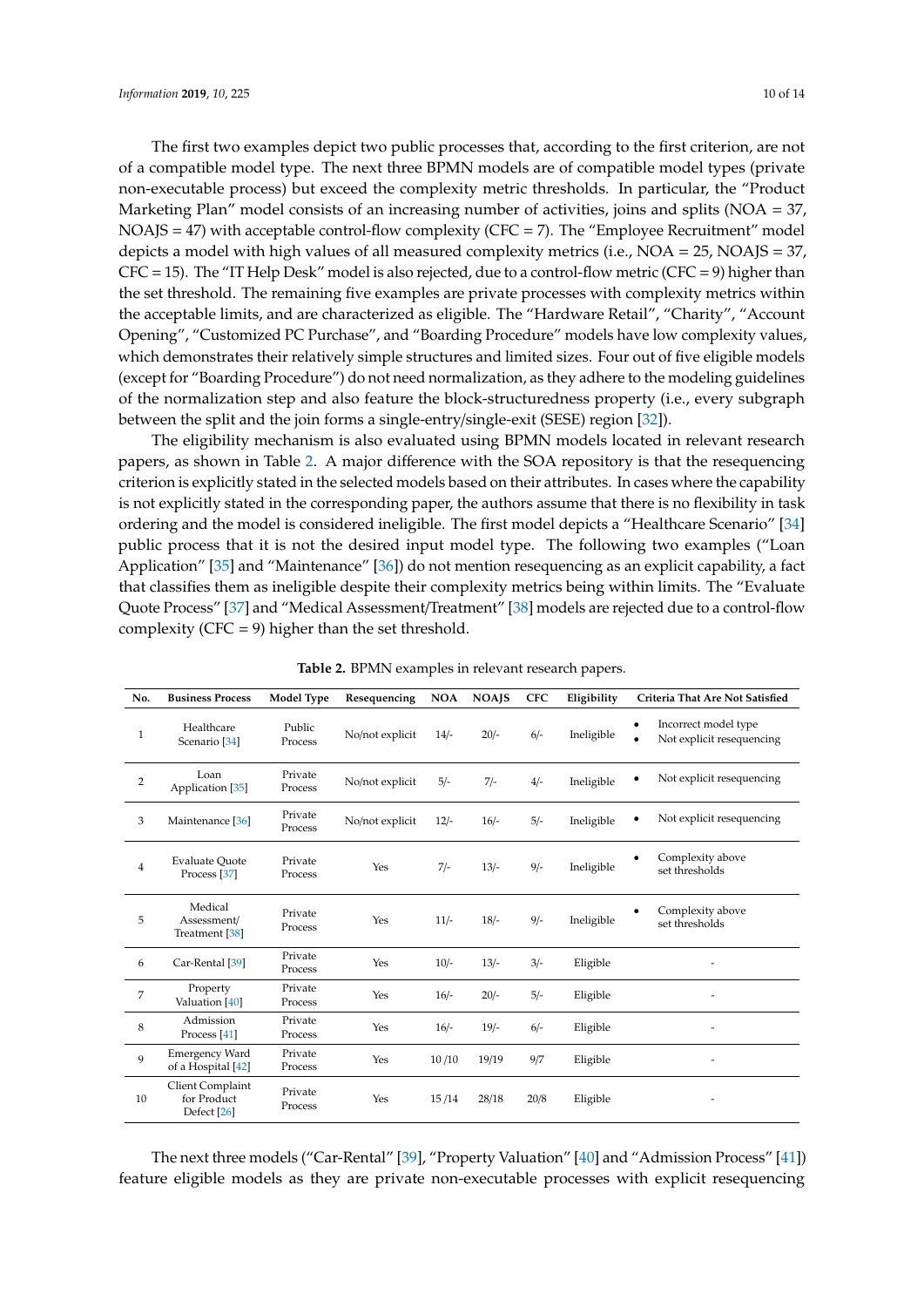capabilities and metric values within the desired thresholds. The next model, "Emergency Ward of a Hospital"  $[42]$ , has an unacceptable CFC metric (CFC = 9). Following the normalization guidelines in [\[31\]](#page-12-15), the authors replaced a loop modeled using control flow with an equivalent loop activity that preserved semantic correctness and simultaneously reduced the CFC metric to an acceptable value (CFC = 7). The last model ("Client Complaint for Product Defect" [\[26\]](#page-12-10)) depicts a process with resequencing capability and increased initial complexity metrics ( $NOA = 15$ ,  $NOAJS = 28$ ,  $CFC = 20$ ). In [\[26\]](#page-12-10), a guiding framework (BP-Quality) that supports designers in improving the quality of BP models was used in the model. This resulted in noticeably decreased complexity metrics (NOA = 14,  $NOA$ JS = 18, CFC = 8) below the set threshold, thus the model is eligible. Similarly, to the eligible models of the first set (Table [1\)](#page-8-1), three out of five eligible models do not need normalization, as they adhere to the modeling guidelines of the normalization step and also feature the block-structuredness property. The remaining two were normalized and the complexity metrics decreased.

#### <span id="page-10-0"></span>**4. Directions and Future Work**

This paper introduced a comprehensive assessment mechanism that measures the eligibility of a BPMN model (i.e., its capability to be used as input in a redesign initiative), in our case performance optimization using data-centric workflow optimization algorithms. In terms of comprehensibility, this work provides a better understanding of the BPMN model through evaluation of the BP based on its structural complexity and normalization, aiming for more structured diagrams with decreased semantic complexity.

As illustrated in Figure [2](#page-4-0) and currently under investigation by the authors, an eligible model is fit for further processing that involves: (a) layer disjunction to generate the BP control flow, (b) transformation to a DAG, and (c) optimization to produce an optimal execution plan. One of the main contributions of this work is that the eligibility mechanism is not restricted to this redesign initiative, as it can plug in different disciplines depending on the particular perspective (decoded to redesign heuristics). It is necessary to denote that a BP model should incorporate such features to be amenable to cost-based optimization solutions, and their assessment signifies the redesign capability—an essential criterion for the overall eligibility of the BP model. The proposed mechanism was evaluated on two sets of BP models extracted from the SOA-based BPD repository and relevant research papers. The selection of the BPMN models as potential inputs showcased the range of possible outcomes regarding their eligibility and complexity assessment. On this basis, three models that featured an unacceptable model type (public processes) and two that did not have an explicit resequencing capability have been deemed ineligible for optimization. For the remaining 15 BPMN models, the complexity metrics were calculated, and five had values above the desired thresholds. The 10 BPMN models that met the criteria are eligible models for transformation and optimization. The next step involved the assessment of their structuredness, in which seven of them were substantially structured and three required normalization. A motivating example was selected and the practice of passing every step of the eligibility mechanism was demonstrated. The structured and semantically equivalent model was transformed to a DAG to showcase the aspiration and applicability of the mechanism towards transformation.

The main open research issues of the proposed assessment mechanism are: (a) the lack of a concise analysis of potential redesign heuristics and their implementation, (b) the derivation of a suitable combinatorial complexity metric with clearly defined thresholds, and (c) the mapping of optimized execution plans back to BPMN models after the optimization step. Future work will be motivated by the absence of adequate quantitative support for many redesign heuristics and methodological approaches for "measuring" the capability of a BP model to optimally change. There is a research gap in the literature regarding the identification, documentation, and ultimately a suggestion of BPR practices prior to their application. The authors are currently working on establishing quantitative measures regarding the assessment of redesign features in a BPMN model required for the application of BPR practices.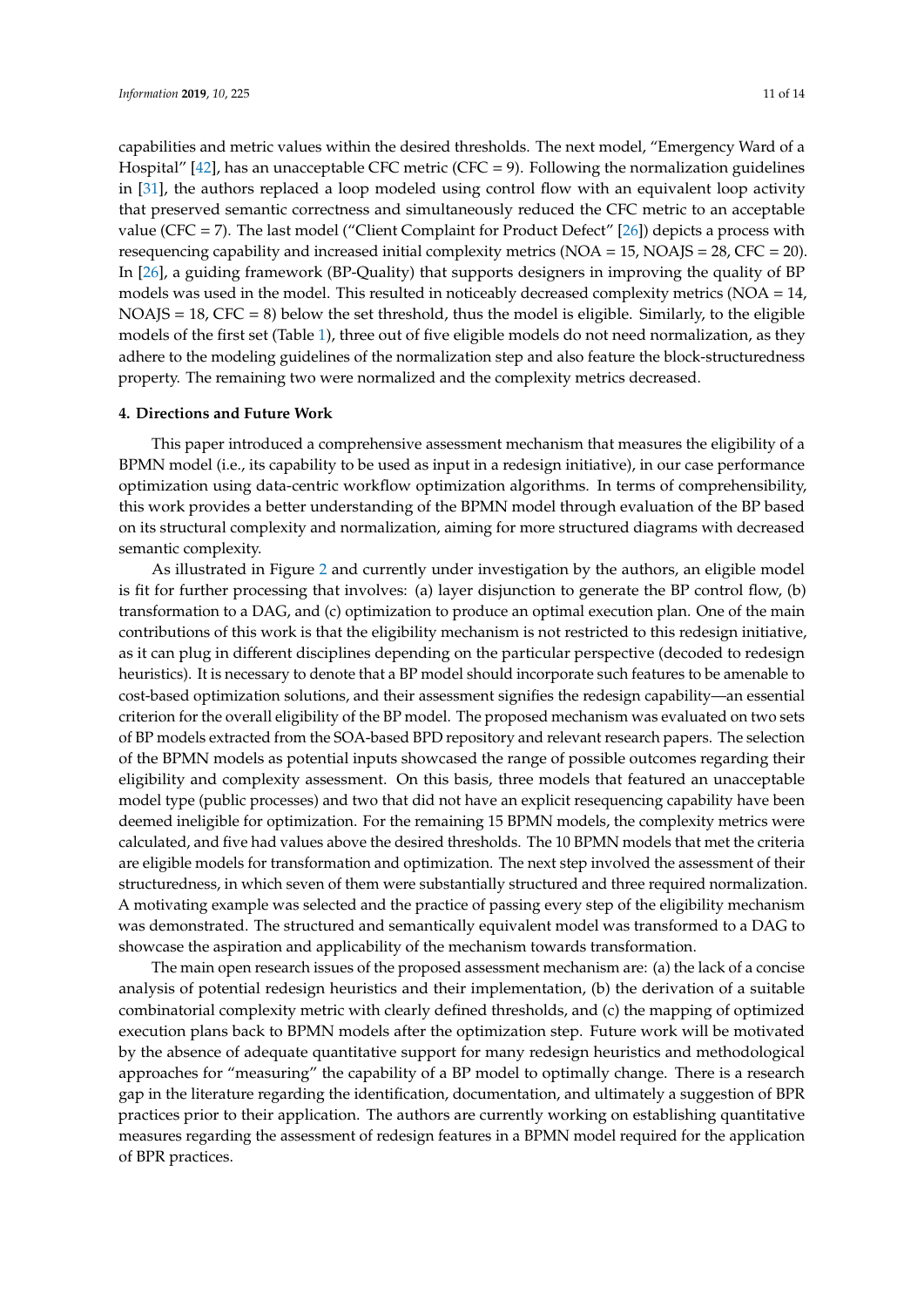The authors are also working on a comprehensive complexity metric that combines a number of established initiatives reflecting the number and size of control constructs and process intricacy. The selection of metrics is based on literature findings and particular criteria related to transformation and redesign applicability. Through extensive testing of the multi-facet metric using BP repositories, the definition of practical thresholds will assist users in selecting suitable BPs for optimization. The next research steps involve the introduction and validation of a systematic set of rules in the form of a BPMN-to-DAG transformation process, through the testing of various eligible BPMN models. The extracted DAG models will be experimented using data-centric workflow optimization techniques. Due to the need for end-to-end solutions, the authors are also working on mapping the optimized execution plan back to a BPMN model. This would ideally be exposed as a software plugin to existing platforms and encompass all the mapping and optimization procedures. An extension of this work is the examination of dependency-aware optimization algorithms that consider parallelism constraints, capability information and blocking versus pipelining information, in an effort to provide a solid and comprehensive optimization perspective.

**Author Contributions:** Conceptualization, G.T., K.V. and A.G.; Data curation, G.K.; Investigation, K.V.; Methodology, G.T. and A.G.; Resources, G.K.; Supervision, K.V. and A.G.; Validation, G.K.; Writing—original draft, G.T.; Writing—review & editing, K.V. and A.G.

**Funding:** This research received no external funding.

**Conflicts of Interest:** The authors declare no conflict of interest.

#### **References**

- <span id="page-11-0"></span>1. Dumas, M.; La Rosa, M.; Mendling, J.; Reijers, H.A. *Fundamentals of Business Process Management*; Springer: Berlin/Heidelberg, Germany, 2013.
- <span id="page-11-1"></span>2. Abdi, N.; Zarei, B.; Vaisy, J.; Parvin, B. Innovation models and business process redesign. *Int. Bus. Manag.* **2011**, *3*, 147–152.
- <span id="page-11-2"></span>3. Buzacott, J.A. Commonalities in reengineered business processes: models and issues. *Manag. Sci.* **1996**, *42*, 768–782. [\[CrossRef\]](http://dx.doi.org/10.1287/mnsc.42.5.768)
- <span id="page-11-3"></span>4. La Rosa, M.; Dumas, M.; Ter Hofstede, A.H.; Mendling, J. Configurable multi-perspective business process models. *Inf. Syst.* **2011**, *36*, 313–340. [\[CrossRef\]](http://dx.doi.org/10.1016/j.is.2010.07.001)
- <span id="page-11-4"></span>5. Van der Aalst, W.M. Re-engineering knock-out processes. *Decis. Support Syst.* **2001**, *30*, 451–468. [\[CrossRef\]](http://dx.doi.org/10.1016/S0167-9236(00)00136-6)
- <span id="page-11-5"></span>6. Kumar, A.; Indradat, P. Optimizing process model redesign. In Proceedings of the International Conference on Service-Oriented Computing, Banff, AB, Canada, 10–13 October 2016; pp. 39–54.
- <span id="page-11-6"></span>7. Doomun, R.; Vunka Jungum, N. Business process modelling, simulation and reengineering: call centres. *Bus. Process Manag. J.* **2008**, *14*, 838–848. [\[CrossRef\]](http://dx.doi.org/10.1108/14637150810916017)
- <span id="page-11-7"></span>8. Gounaris, A. Towards automated performance optimization of BPMN business processes. In Proceedings of the East European Conference on Advances in Databases and Information Systems, Prague, Czech Republic, 28–31 August 2016; pp. 19–28.
- <span id="page-11-8"></span>9. Kougka, G.; Gounaris, A.; Simitsis, A. The Many Faces of Data-centric Workflow Optimization: A Survey. *arXiv* **2017**, arXiv:1701.07723. [\[CrossRef\]](http://dx.doi.org/10.1007/s41060-018-0107-0)
- <span id="page-11-9"></span>10. Palma-Mendoza, J.A.; Neailey, K.; Roy, R. Business process re-design methodology to support supply chain integration. *Int. J. Inf. Manag.* **2014**, *34*, 167–176. [\[CrossRef\]](http://dx.doi.org/10.1016/j.ijinfomgt.2013.12.008)
- <span id="page-11-10"></span>11. Röder, A.; Tibken, B. A methodology for modeling inter-company supply chains and for evaluating a method of integrated product and process documentation. *Eur. J. Oper. Res.* **2006**, *169*, 1010–1029. [\[CrossRef\]](http://dx.doi.org/10.1016/j.ejor.2005.02.006)
- <span id="page-11-11"></span>12. Wiśniewski, P. Decomposition of business process models into reusable sub-diagrams. In Proceedings of the ITM Web of Conferences, EDP Sciences, Lublin, Poland, 23–25 November 2017; Volume 15, p. 01002.
- <span id="page-11-12"></span>13. BPOSCTeam SOA-Based Business Process Database. Available online: https://[sites.google.com](https://sites.google.com/site/bposcteam2015/ressources)/site/ [bposcteam2015](https://sites.google.com/site/bposcteam2015/ressources)/ressources (accessed on 11 March 2019).
- <span id="page-11-13"></span>14. Object Management Group (OMG) Business Process Model and Notation (BPMN) Version 2.0 2011. Available online: http://[www.oatsolutions.com.br](http://www.oatsolutions.com.br/artigos/SpecBPMN_v2.pdf)/artigos/SpecBPMN\_v2.pdf (accessed on 30 June 2019).
- <span id="page-11-14"></span>15. Dumas, M.; La Rosa, M.; Mendling, J.; Reijers, H.A. *Fundamentals of Business Process Management*; Springer: Berlin/Heidelberg, Germany, 2018; ISBN 978-3-662-56509-4.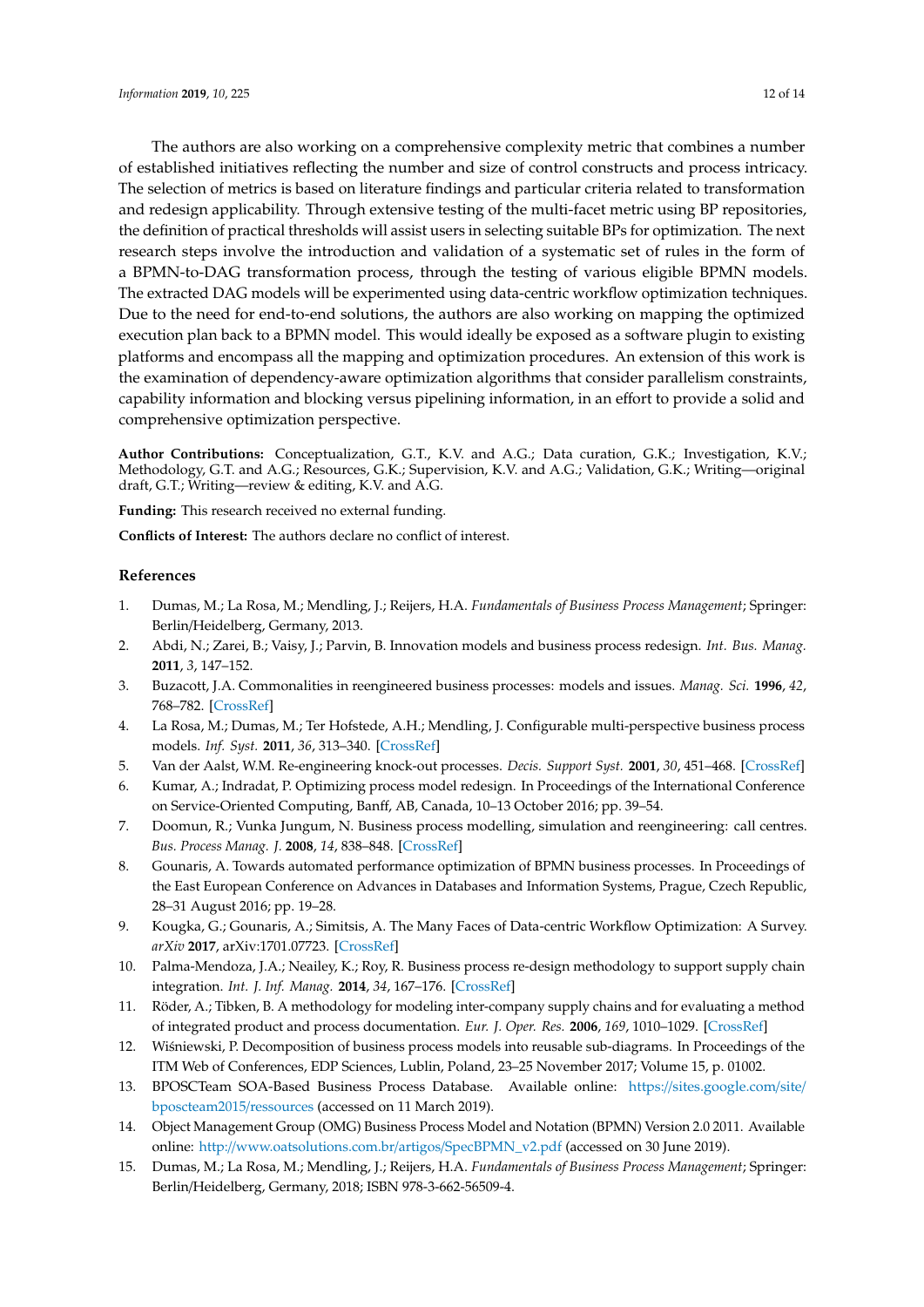- <span id="page-12-0"></span>16. Reijers, H.A.; Mansar, S.L. Best practices in business process redesign: an overview and qualitative evaluation of successful redesign heuristics. *Omega* **2005**, *33*, 283–306. [\[CrossRef\]](http://dx.doi.org/10.1016/j.omega.2004.04.012)
- <span id="page-12-1"></span>17. Cardoso, J.; Mendling, J.; Neumann, G.; Reijers, H.A. A discourse on complexity of process models. In Proceedings of the International Conference on Business Process Management, Vienna, Austria, 4–7 September 2006; pp. 117–128.
- <span id="page-12-2"></span>18. Kluza, K.; Nalepa, G.J. Proposal of square metrics for measuring business process model complexity. In Proceedings of the 2012 Federated Conference on Computer Science and Information Systems (FedCSIS), Wroclaw, Poland, 9–12 September 2012; pp. 919–922.
- <span id="page-12-3"></span>19. Mendling, J. Metrics for business process models. In *Metrics for Process Models*; Springer: Berlin/Heidelberg, Germany, 2008; pp. 103–133.
- <span id="page-12-4"></span>20. Cardoso, J. Business process control-flow complexity: Metric, evaluation, and validation. *Int. J. Web Serv. Res.* **2008**, *5*, 49–76. [\[CrossRef\]](http://dx.doi.org/10.4018/jwsr.2008040103)
- <span id="page-12-5"></span>21. Jones, C. *Programming Productivity*, 1st ed.; McGraw-Hill College: New York, NY, USA, 1986; ISBN 978-0-07-032811-2.
- <span id="page-12-6"></span>22. Cardoso, J. How to measure the control-flow complexity of web processes and workflows. *Work. Handb.* **2005**, *2005*, 199–212.
- <span id="page-12-7"></span>23. McCabe, T.J. A complexity measure. *IEEE Trans. Softw. Eng.* **1976**, *4*, 308–320. [\[CrossRef\]](http://dx.doi.org/10.1109/TSE.1976.233837)
- <span id="page-12-8"></span>24. Rolón, E.; Cardoso, J.; García, F.; Ruiz, F.; Piattini, M. Analysis and validation of control-flow complexity measures with bpmn process models. In *Enterprise, Business-Process and Information Systems Modeling*; Springer: Berlin/Heidelberg, Germany, 2009; pp. 58–70.
- <span id="page-12-9"></span>25. Cardoso, J. Control-flow complexity measurement of processes and Weyuker's properties. In Proceedings of the 6th International Enformatika Conference, Budapest, Hungary, 26–28 October 2005; Volume 8, pp. 213–218.
- <span id="page-12-10"></span>26. Yahya, F.; Boukadi, K.; Ben-Abdallah, H. Improving the quality of Business Process Models: Lesson learned from the State of the Art. *Bus. Process Manag. J.* **2018**. [\[CrossRef\]](http://dx.doi.org/10.1108/BPMJ-11-2017-0327)
- <span id="page-12-14"></span>27. Mendling, J.; Reijers, H.A.; van der Aalst, W.M. Seven process modeling guidelines (7PMG). *Inf. Softw. Technol.* **2010**, *52*, 127–136. [\[CrossRef\]](http://dx.doi.org/10.1016/j.infsof.2009.08.004)
- <span id="page-12-11"></span>28. Leopold, H.; Mendling, J.; Günther, O. Learning from quality issues of BPMN models from industry. *IEEE Softw.* **2016**, *33*, 26–33. [\[CrossRef\]](http://dx.doi.org/10.1109/MS.2015.81)
- <span id="page-12-12"></span>29. Pinggera, J.; Zugal, S.; Weidlich, M.; Fahland, D.; Weber, B.; Mendling, J.; Reijers, H.A. Tracing the process of process modeling with modeling phase diagrams. In Proceedings of the International Conference on Business Process Management, Clermont-Ferrand, France, 29 August 2011; pp. 370–382.
- <span id="page-12-13"></span>30. Claes, J.; Vanderfeesten, I.; Reijers, H.A.; Pinggera, J.; Weidlich, M.; Zugal, S.; Fahland, D.; Weber, B.; Mendling, J.; Poels, G. Tying process model quality to the modeling process: the impact of structuring, movement, and speed. In Proceedings of the International Conference on Business Process Management, Tallinn, Estonia, 3–6 September 2012; pp. 33–48.
- <span id="page-12-15"></span>31. Kluza, K.; Kaczor, K. Overview of BPMN model equivalences: towards normalization of BPMN diagrams. In Proceedings of the 8th Workshop on Knowledge Engineering and Software Engineering (KESE2012) at the at the Biennial European Conference on Artificial Intelligence (ECAI 2012), Montpellier, France, 28 August 2012; Volume 28, pp. 38–45.
- <span id="page-12-16"></span>32. Dumas, M.; La Rosa, M.; Mendling, J.; Mäesalu, R.; Reijers, H.A.; Semenenko, N. Understanding business process models: the costs and benefits of structuredness. In Proceedings of the International Conference on Advanced Information Systems Engineering, Gdansk, Poland, 25–29 June 2012; pp. 31–46.
- <span id="page-12-17"></span>33. La Rosa, M.; Reijers, H.A.; Van Der Aalst, W.M.; Dijkman, R.M.; Mendling, J.; Dumas, M.; García-Bañuelos, L. APROMORE: An advanced process model repository. *Expert Syst. Appl.* **2011**, *38*, 7029–7040. [\[CrossRef\]](http://dx.doi.org/10.1016/j.eswa.2010.12.012)
- <span id="page-12-18"></span>34. Knuplesch, D.; Reichert, M.; Fdhila, W.; Rinderle-Ma, S. On enabling compliance of cross-organizational business processes. In *Business Process Management*; Springer: Berlin/Heidelberg, Germany, 2013; pp. 146–154.
- <span id="page-12-19"></span>35. Rogge-Solti, A.; Weske, M. Prediction of business process durations using non-Markovian stochastic Petri nets. *Inf. Syst.* **2015**, *54*, 1–14. [\[CrossRef\]](http://dx.doi.org/10.1016/j.is.2015.04.004)
- <span id="page-12-20"></span>36. Kannengiesser, U. Can we engineer better process models? In Proceedings of the 17th International Conference on Engineering Design, Palo Alto, CA, USA, 24–27 August 2009; pp. 527–538.